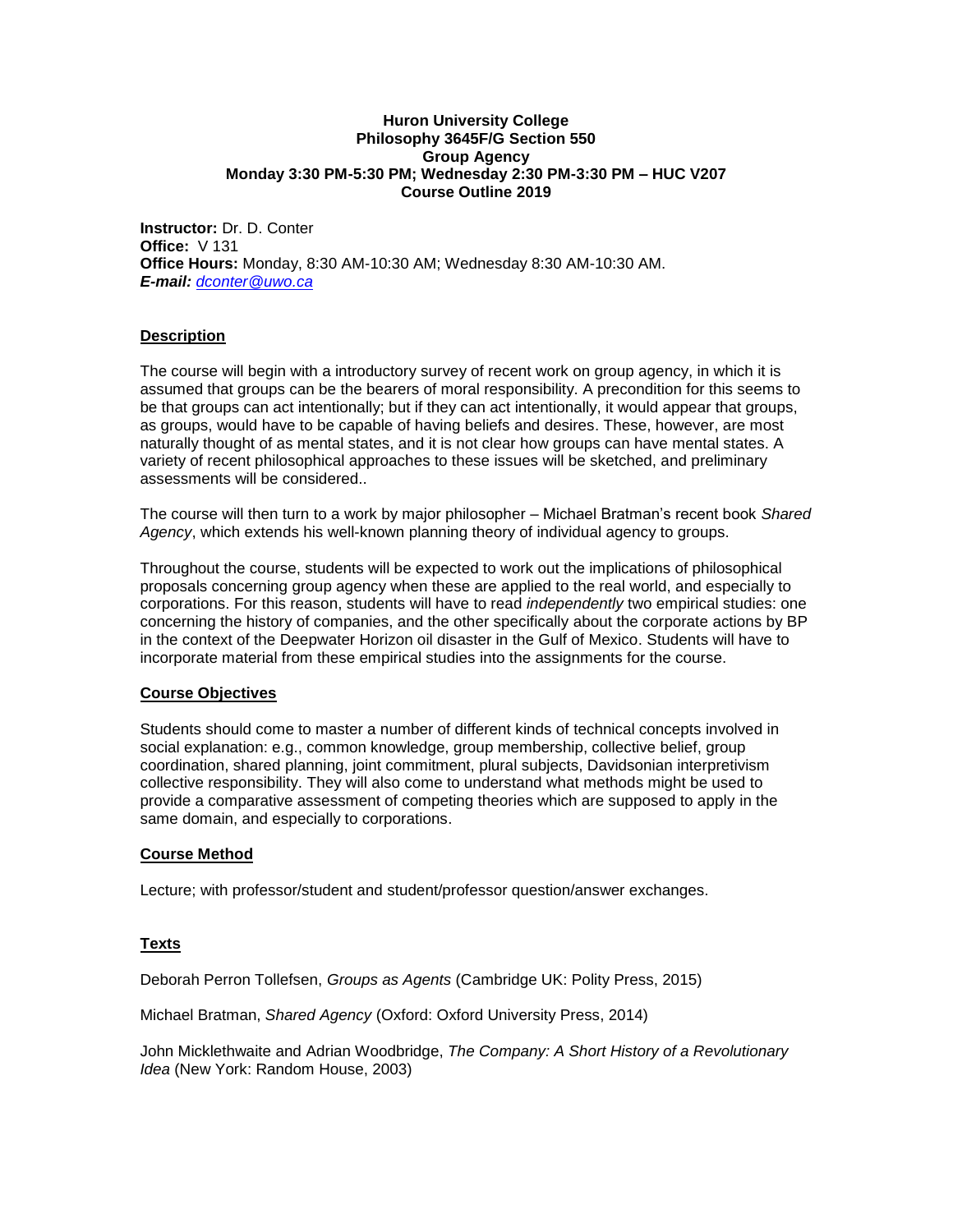[Earl Boebert,](https://www.amazon.ca/s/ref=dp_byline_sr_book_1?ie=UTF8&field-author=Earl+Boebert&search-alias=books-ca) James M Blossom, Peter G Neumann, *Deepwater Horizon: A Systems Analysis of the Macondo Disaster* (Cambridge MA: Harvard University Press, 2016)

# **Assessment**:

Students' grades will be determined on the basis of **two short essays** – the first 4-5 pages in length and worth **25%** of the grade, the second 6-7 pages in length and worth **40%** of the grade – for a total of **65%.**

There will also be a **two-hour final examination** worth **35%.**

1. **The due dates for the essays are Monday, October 7; and Wednesday, November 6.** The essays **MUST** be submitted in hard copy in class by the end of the class (5:20 PM for the first essay; 3:20 PM for the second from) on the relevant due dates. The essays **MUST** also be submitted on **owl.ca** by 5:20 PM for the first essay then 3:20 PM for the second, on the relevant due dates. For each essay, the topic will appear on **owl.ca** at approximately 10 AM one week before the due date. The topic will not be handed out in class**. Note that you have** *no more than one week* **in which to complete each assignment. Obviously, you need to arrange your work schedule appropriately.**

**Under no circumstances will extensions be granted. Students who fail to submit an essay on time must consult the Academic Counsellor at the earliest possible date. In such a case, if there is a recommendation from the Academic Counsellor, students who get such a recommendation from the academic Counsellor must submit their assignments within 28 hours of the Academic Counsellor's recommendation. Notwithstanding the above, students who FOR ANY REASON AT ALL fail to submit the three essays on time will not be permitted to write the final exam.**

2. The **final exam** will be written during the final exam period at a date and time specified by the University.

Students who for any reason at all miss the scheduled final exam and are granted permission to write the special final on the date specified by the College must understand that both the content and the format of the special final may be different from the regularly scheduled final exam.

# **Reading Schedule**

**Students should read the whole of the Deepwater Horizon book within one month of the beginning of the course.**

**Week 1** Tollefsen, chapter 1

**Week 2** Tollefsen, chapter 2

**Week 3** Tollefsen, chapter 3

**Week 4**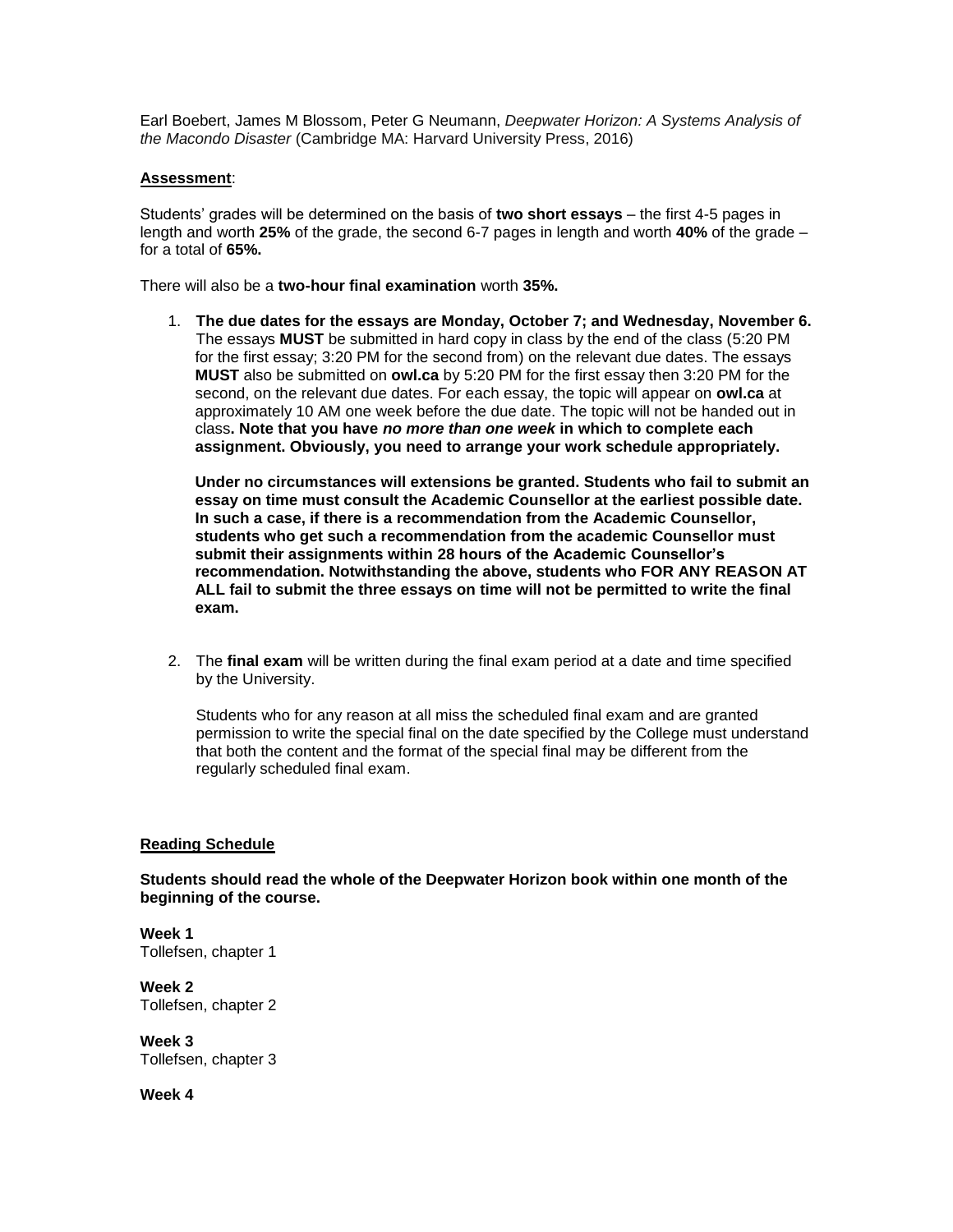Tollefsen, chapter 4

**Week 5** Tollefsen chapter 5

**Week 6** Tollefsen, chapter 6

**Week 7** Bratman, chapters 1

**Week 8** Bratman, chapter 2

**Week 9** Bratman, chapter 3

**Week 10** Bratman, chapter 4 and 5

**Week 11** Bratman, chapter 6.

**Week 12** Bratman, chapter 7



# **Appendix to Course Outlines: Academic Policies & Regulations 2019/2020**

# **Prerequisite and Antirequisite Information**

Students are responsible for ensuring that they have successfully completed all course prerequisites and that they have not completed any course antirequisites. Unless you have either the requisites for this course or written special permission from your Dean to enrol in it without them, you may be removed from this course and it will be deleted from your record. If you enrol in this course despite having already taken an antirequisite you may be removed from this course and it will be deleted from your record. Removals for these reasons may not be appealed. You will receive no adjustment to your fees in the event that you are dropped from a course for failing to have the necessary prerequisites or for having already taken the antirequisites.

# **Conduct of Students in Classes, Lectures, and Seminars**

Membership in the community of Huron University College and Western University implies acceptance by every student of the principle of respect for the rights, responsibilities, dignity and well-being of others and a readiness to support an environment conducive to the intellectual and personal growth of all who study, work and live within it. Upon registration, students assume the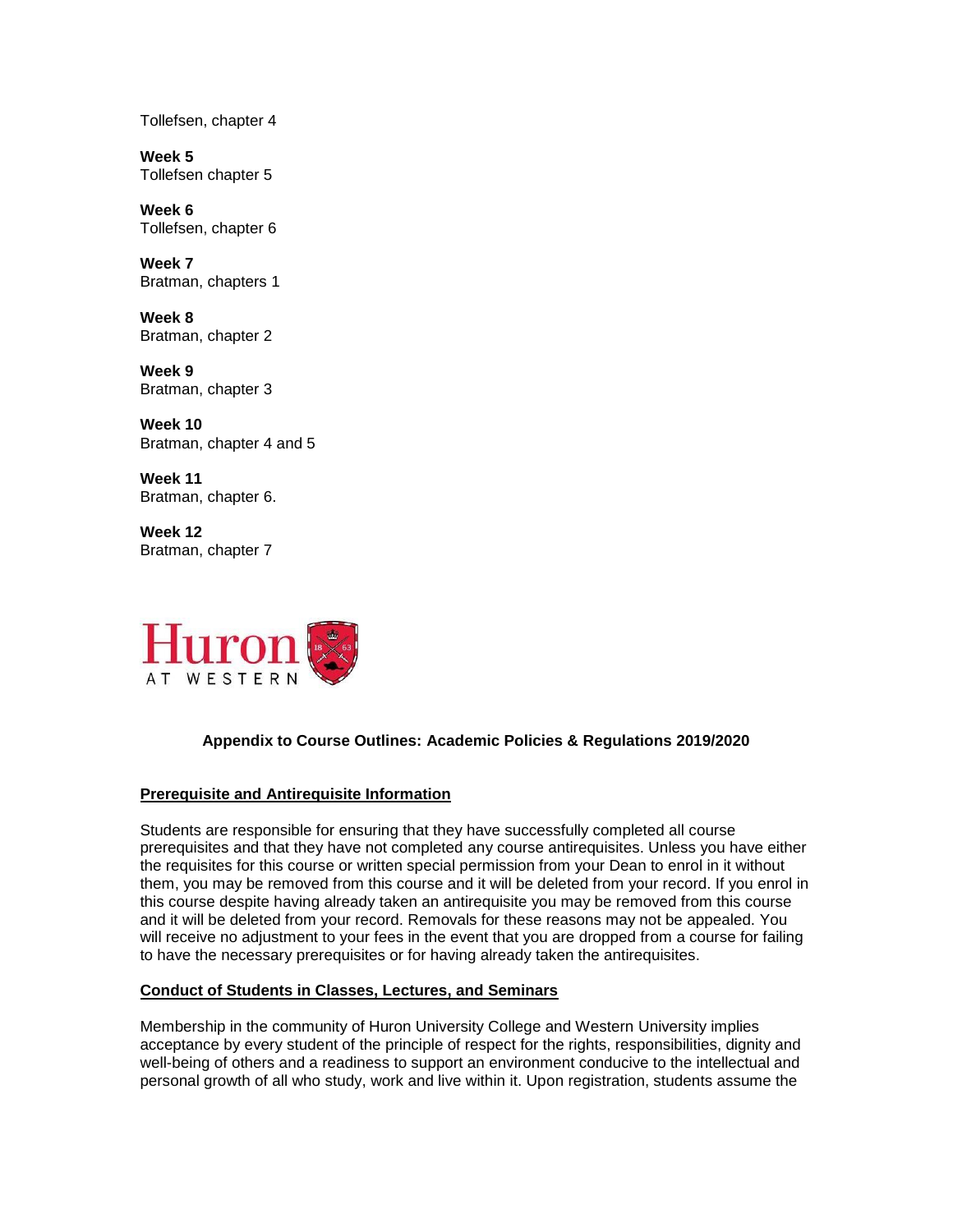responsibilities that such registration entails. The academic and social privileges granted to each student are conditional upon the fulfillment of these responsibilities.

In the classroom, students are expected to behave in a manner that supports the learning environment of others. Students can avoid any unnecessary disruption of the class by arriving in sufficient time to be seated and ready for the start of the class, by remaining silent while the professor is speaking or another student has the floor, and by taking care of personal needs prior to the start of class. If a student is late, or knows that he/she will have to leave class early, be courteous: sit in an aisle seat and enter and leave quietly.

Please see the Code of Student Conduct at: [www.huronuc.on.ca/sites/default/files/pdfs/Code%20of%20Student%20Conduct.pdf.](http://www.huronuc.on.ca/sites/default/files/pdfs/Code%20of%20Student%20Conduct.pdf)

# **Technology**

It is not appropriate to use technology (such as, but not limited to, laptops, cell phones) in the classroom for non-classroom activities. Such activity is disruptive and is distracting to other students and to the instructor, and can inhibit learning. Students are expected to respect the classroom environment and to refrain from inappropriate use of technology and other electronic devices in class.

# **Attendance Regulations for Examinations**

A student is entitled to be examined in courses in which registration is maintained, subject to the following limitations:

1) A student may be debarred from writing the final examination for failure to maintain satisfactory academic standing throughout the year.

2) Any student who, in the opinion of the instructor, is absent too frequently from class or laboratory periods in any course will be reported to the Dean of the Faculty offering the course (after due warning has been given). On the recommendation of the Department concerned, and with the permission of the Dean of that Faculty, the student will be debarred from taking the regular examination in the course. The Dean of the Faculty offering the course will communicate that decision to the Dean of the Faculty of registration.

**Short Absences**: If you miss a class due to a minor illness or other problems, check your course outline for information regarding attendance requirements and make sure you are not missing a test or assignment. Cover any readings and arrange to borrow notes from a classmate. Contact the course instructor if you have any questions.

**Extended Absences**: If you have an extended absence, you should contact the course instructor and an Academic Advisor. Your course instructor and Academic Advisor can discuss ways for you to catch up on missed work and arrange academic accommodations, if appropriate and warranted.

It is important to note that the Academic Dean may refuse permission to write the final examination in a course if the student has failed to maintain satisfactory academic standing throughout the year or for too frequent absence from the class or laboratory.

Please see the policy on Attendance Regulations for Examinations here: [https://www.uwo.ca/univsec/pdf/academic\\_policies/exam/attendance.pdf.](https://www.uwo.ca/univsec/pdf/academic_policies/exam/attendance.pdf)

# **Class Cancellations**

In the event of a cancellation of class, every effort will be made to post all relevant information on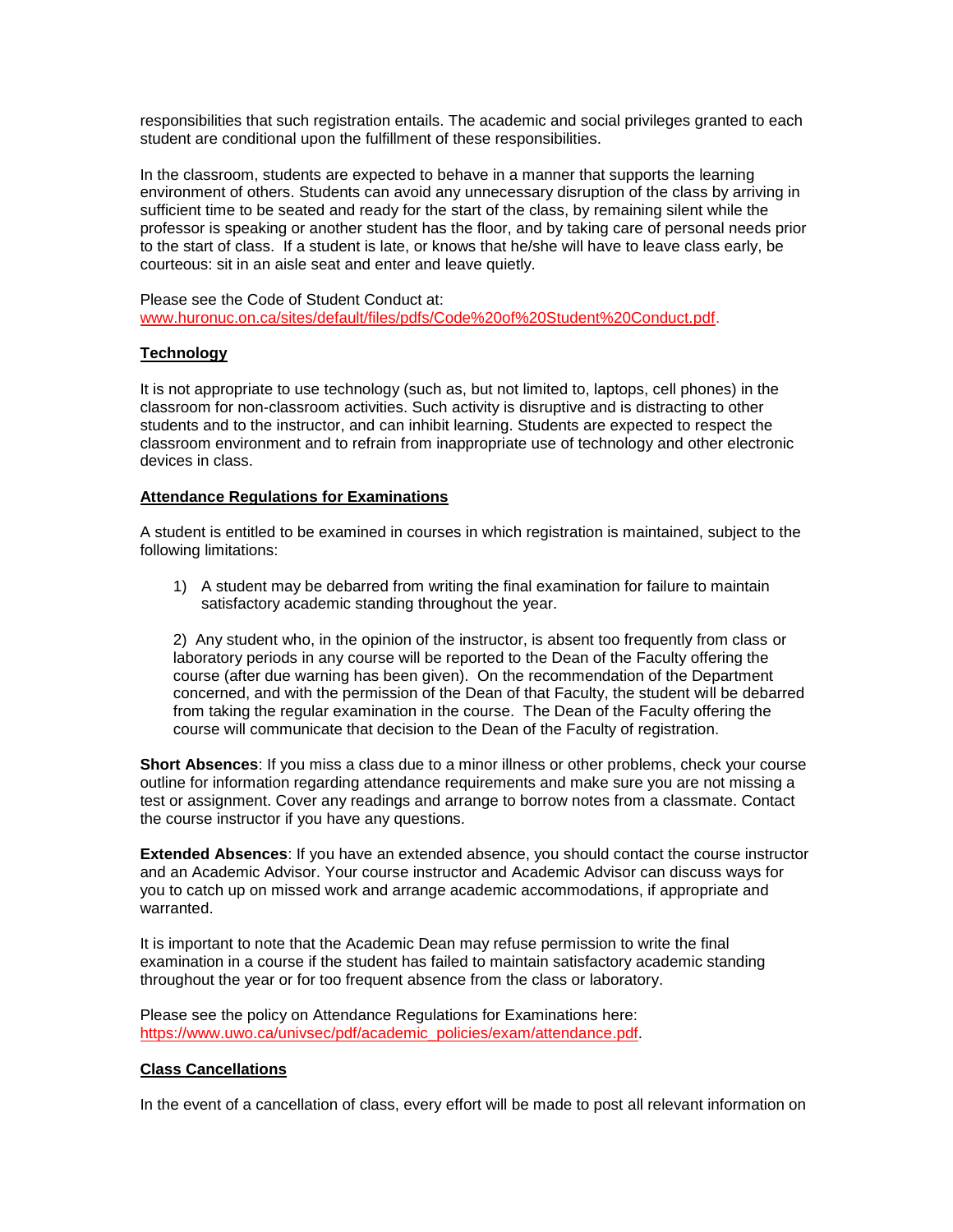the OWL class site at: [https://owl.uwo.ca/portal,](https://owl.uwo.ca/portal) and on the Huron website at [www.huronuc.on.ca/about/accessibility](http://www.huronuc.on.ca/about/accessibility) .

# **Academic Student Support Services**

For advice on course selections, degree requirements, and for assistance with requests for medical accommodation, students should email an Academic Advisor in Huron's Student Support Services at [huronsss@uwo.ca.](mailto:huronsss@uwo.ca) An outline of the range of services offered is found on the Huron website at: [www.huronuc.ca/student-life-campus/student-services/academic-advising.](http://www.huronuc.ca/student-life-campus/student-services/academic-advising)

Department Chairs and Program Directors and Coordinators are also able to answer questions about their individual programs. Their contact information can be found on the Huron website at: [www.huronuc.ca/student-life-campus/art-social-science](http://www.huronuc.ca/student-life-campus/art-social-science) and at [www.huronuc.ca/student-life-campus/management-and-organizational-studies](http://www.huronuc.ca/student-life-campus/management-and-organizational-studies) .

# **Adding / Dropping Courses**

If you think that you are too far behind to catch up or that your work load is not manageable, you should consult your Academic Advisor. If you consider reducing your workload by dropping one or more courses, this must be done by the appropriate deadlines. Please refer to the Huron website, [huronuc.ca/student-life-campus/student-services/academic-advising](https://huronuc.ca/student-life-campus/student-services/academic-advising) or review the list of official Sessional Dates on the Academic Calendar, available here: [http://www.westerncalendar.uwo.ca/SessionalDates.cfm.](http://www.westerncalendar.uwo.ca/SessionalDates.cfm)

You should consult with the course instructor and the Academic Advisor who can help you consider alternatives to dropping one or more courses. Note that dropping a course may affect OSAP and/or Scholarship/Bursary eligibility.

# **Mental Health & Wellness Support at Huron and at Western**

Students who are stressed, emotionally distressed or in mental health crisis please refer to: [huronuc.ca/student-life-campus/student-services/health-wellness](https://huronuc.ca/student-life-campus/student-services/health-wellness) for a complete list of options about how to obtain help, or email [Huronwellness@huron.uwo.ca](mailto:Huronwellness@huron.uwo.ca) to access your wellness staff directly.

Additional supports for Health and Wellness may be found and accessed at Western through [www.uwo.ca/uwocom/mentalhealth/.](http://www.uwo.ca/uwocom/mentalhealth/)

Huron is committed to providing a safe, welcoming campus for students, staff and faculty by providing confidential assistance to those who have personal safety concerns. Providing a safe and welcoming campus for students, staff and faculty is one of Huron's top priorities.

The Student Emergency Response Team (SERT) provides medical response to 9-1-1 calls on Main, Brescia and Huron campuses which operates 24 hours a day, 7 days a week during the academic year. SERT is dispatched through the campus community Police Service (CCPS) to any medical emergency on campus at (519) 661-3300. For more information about SERT please visit: [sert.uwo.ca/about-sert/about-sert/.](https://sert.uwo.ca/about-sert/about-sert/)

# **Statement on Academic Integrity**

The International Centre for Academic Integrity defines academic integrity as "a commitment, even in the face of adversity, to five fundamental values: honesty, trust, fairness, respect, and responsibility. From these values flow principles of behaviour that enable academic communities to translate ideals to action." (CAI Fundamental Values Project, 1999).

A lack of academic integrity is indicated by such behaviours as the following:

- Cheating on tests;
- Fraudulent submissions online;
- Plagiarism in papers submitted (including failure to cite and piecing together unattributed sources);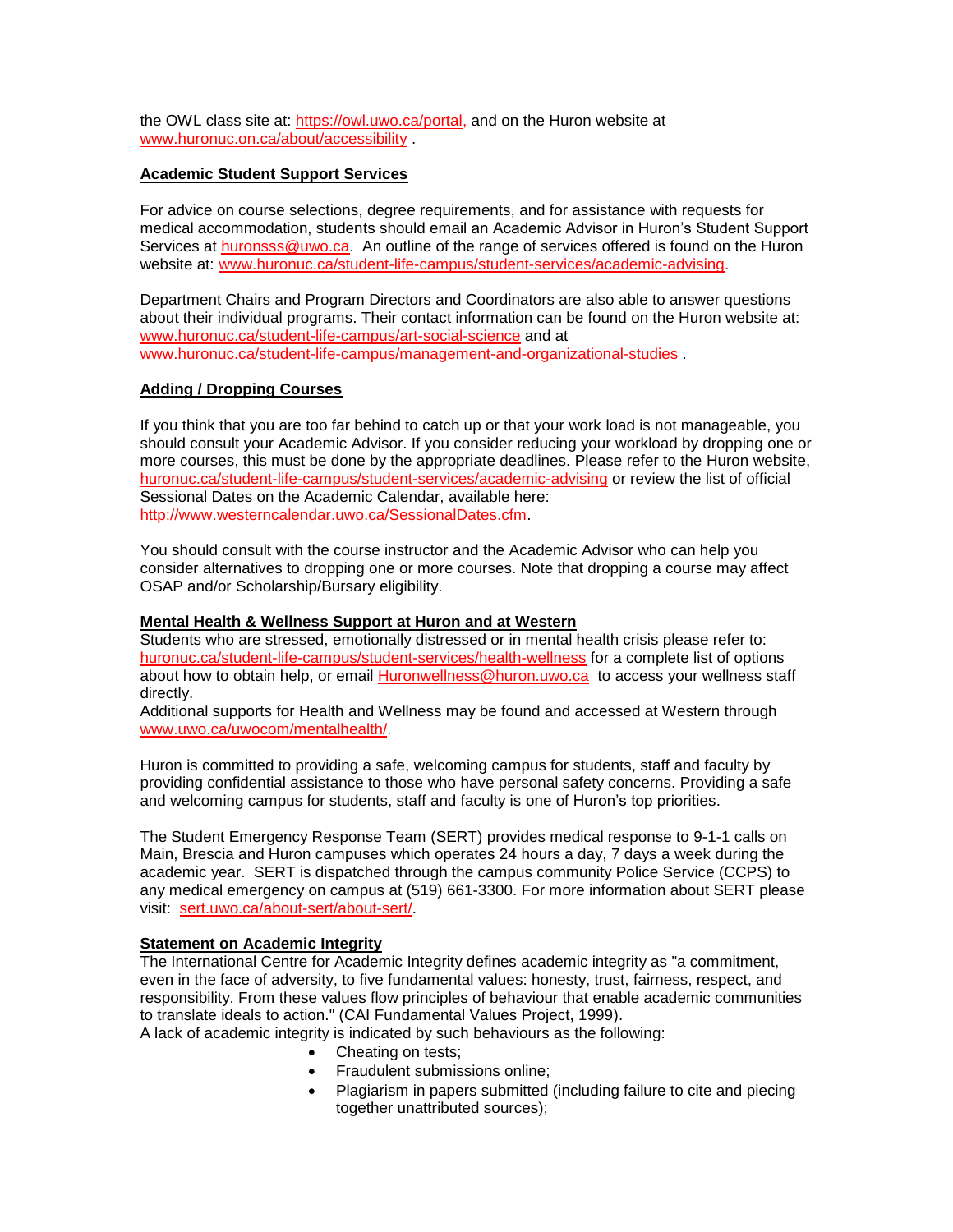- Unauthorized resubmission of course work to a different course;
- Helping someone else cheat;
- Unauthorized collaboration;
- Fabrication of results or sources;
- Purchasing work and representing it as one's own.

#### **Academic Integrity: Importance and Impact**

Being at university means engaging with a variety of communities in the pursuit and sharing of knowledge and understanding in ways that are clear, respectful, efficient, and productive. University communities have established norms of academic integrity to ensure responsible, honest, and ethical behavior in the academic work of the university, which is best done when sources of ideas are properly and fully acknowledged and when responsibility for ideas is fully and accurately represented.

In the academic sphere, unacknowledged use of another's work or ideas is not only an offence against the community of scholars and an obstacle to academic productivity. It may also be understood as fraud and may constitute an infringement of legal copyright.

A university is a place for fulfilling one's potential and challenging oneself, and this means rising to challenges rather than finding ways around them. The achievements in an individual's university studies can only be fairly evaluated quantitatively through true and honest representation of the actual learning done by the student. Equity in assessment for all students is ensured through fair representation of the efforts by each.

Acting with integrity at university constitutes a good set of practices for maintaining integrity in later life. Offences against academic integrity are therefore taken very seriously as part of the university's work in preparing students to serve, lead, and innovate in the world at large.

A university degree is a significant investment of an individual's, and the public's, time, energies, and resources in the future, and habits of academic integrity protect that investment by preserving the university's reputation and ensuring public confidence in higher education.

**Students found guilty of plagiarism will suffer consequences ranging from a grade reduction to failure in the course to expulsion from the university. In addition, a formal letter documenting the offence will be filed in the Dean's Office, and this record of the offence will be retained in the Dean's Office for the duration of the student's academic career at Huron University College.**

#### **Statement on Academic Offences**

Scholastic offences are taken seriously and students are directed to read the appropriate policy, specifically, the definition of what constitutes a Scholastic Offence, as per the Academic Calendar:

[http://www.westerncalendar.uwo.ca/PolicyPages.cfm?PolicyCategoryID=1&Command=showCate](http://www.westerncalendar.uwo.ca/PolicyPages.cfm?PolicyCategoryID=1&Command=showCategory&SelectedCalendar=Live&ArchiveID=#SubHeading_189) [gory&SelectedCalendar=Live&ArchiveID=#SubHeading\\_189](http://www.westerncalendar.uwo.ca/PolicyPages.cfm?PolicyCategoryID=1&Command=showCategory&SelectedCalendar=Live&ArchiveID=#SubHeading_189)

# **Turnitin.com**

All required papers may be subject to submission for textual similarity review to the commercial plagiarism detection software under license to the University for a detection of plagiarism. All papers submitted for such checking will be included as source documents in the reference database for the purpose of detecting plagiarism of papers subsequently submitted to the system. Use of the service is subject to the licensing agreement, currently between Western University and Turnitin.com.

#### **Computer-Marked Tests/exams**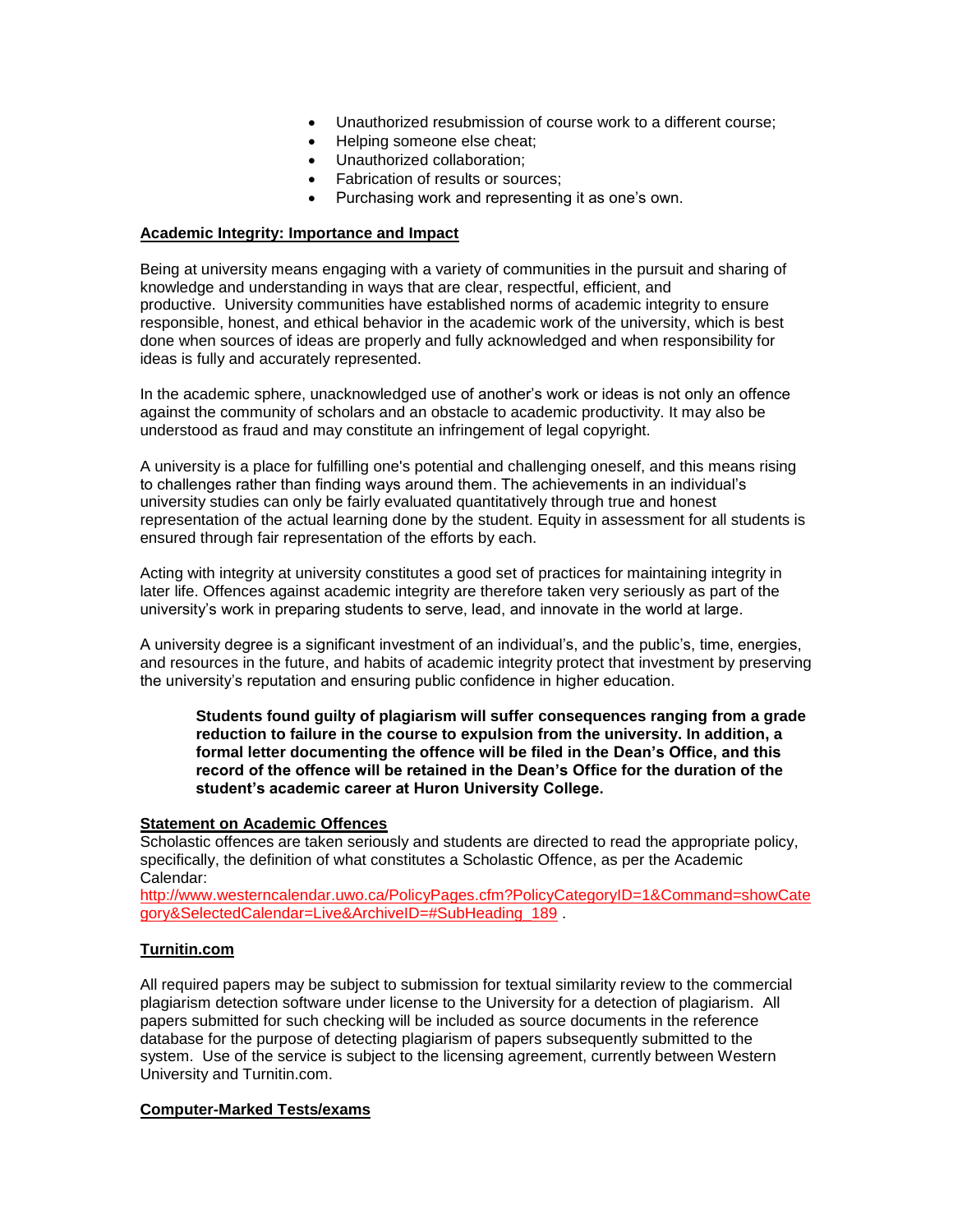Computer-marked multiple-choice tests and/or exams may be subject to submission for similarity review by software that will check for unusual coincidences in answer patterns that may indicate cheating.

# **Clickers**

Personal Response Systems ("clickers") may be used in some classes. If clickers are to be used in a class, it is the responsibility of the student to ensure that the device is activated and functional. Students must see their instructor if they have any concerns about whether the clicker is malfunctioning. Students must use only their own clicker. If clicker records are used to compute a portion of the course grade:

- the use of somebody else's clicker in class constitutes a scholastic offence
- the possession of a clicker belonging to another student will be interpreted as an attempt to commit a scholastic offence.

# **Policy on "Special" Accommodation**

Students who require **special** accommodation for tests and/or other course components must make the appropriate arrangements with the Student Development Centre (SDC). Further details concerning policies and procedures may be found at: <http://www.sdc.uwo.ca/ssd/index.html> .

# **Policy on "Academic" Accommodation - Medical / Non-Medical Grounds**

Students who require academic accommodation for tests and/or other course components must make the appropriate arrangements with the Student Development Centre (SDC). Further details concerning policies and procedures may be found at: [http://www.sdc.uwo.ca/ssd/index.html.](http://www.sdc.uwo.ca/ssd/index.html)

# **(a) Medical Grounds for assignments** *worth 10% or more of final grade***: Go directly to Huron Support Services/ Academic Advising, or email [huronsss@uwo.ca](mailto:huronsss@uwo.ca)** .

University Senate policy, which can be found at,

[https://www.uwo.ca/univsec/pdf/academic\\_policies/appeals/accommodation\\_medical.pdf](https://www.uwo.ca/univsec/pdf/academic_policies/appeals/accommodation_medical.pdf) , requires that all student requests for accommodation on medical grounds for assignments worth 10% or more of the final grade be made directly to the academic advising office of the home faculty (for Huron students, the "home faculty" is Huron), with supporting documentation in the form (minimally) of the Senate-approved Student Medical Certificate found at: [https://www.uwo.ca/univsec/pdf/academic\\_policies/appeals/medicalform.pdf](https://www.uwo.ca/univsec/pdf/academic_policies/appeals/medicalform.pdf) .

The documentation is submitted in confidence and will not be shown to instructors. The advisors will contact the instructor when the medical documentation is received, and will outline the severity and duration of the medical challenge as expressed on the Student Medical Certificate and in any other supporting documentation. The student will be informed that the instructor has been notified of the presence of medical documentation, and will be instructed to work as quickly as possible with the instructor on an agreement for accommodation.

The instructor will not normally deny accommodation where appropriate medical documentation is in place and where the duration it describes aligns with the due date(s) of assignment(s). Before denying a request for accommodation on medical grounds, the instructor will consult with the Dean. The instructor's decision is appealable to the Dean.

# **(b) Accommodation on Medical Grounds for assignments worth** *less than 10%* **of final grade: Consult Instructor Directly**

When seeking accommodation on medical grounds for assignments worth less than 10% of the final course grade, the student should contact the instructor directly. The student need only share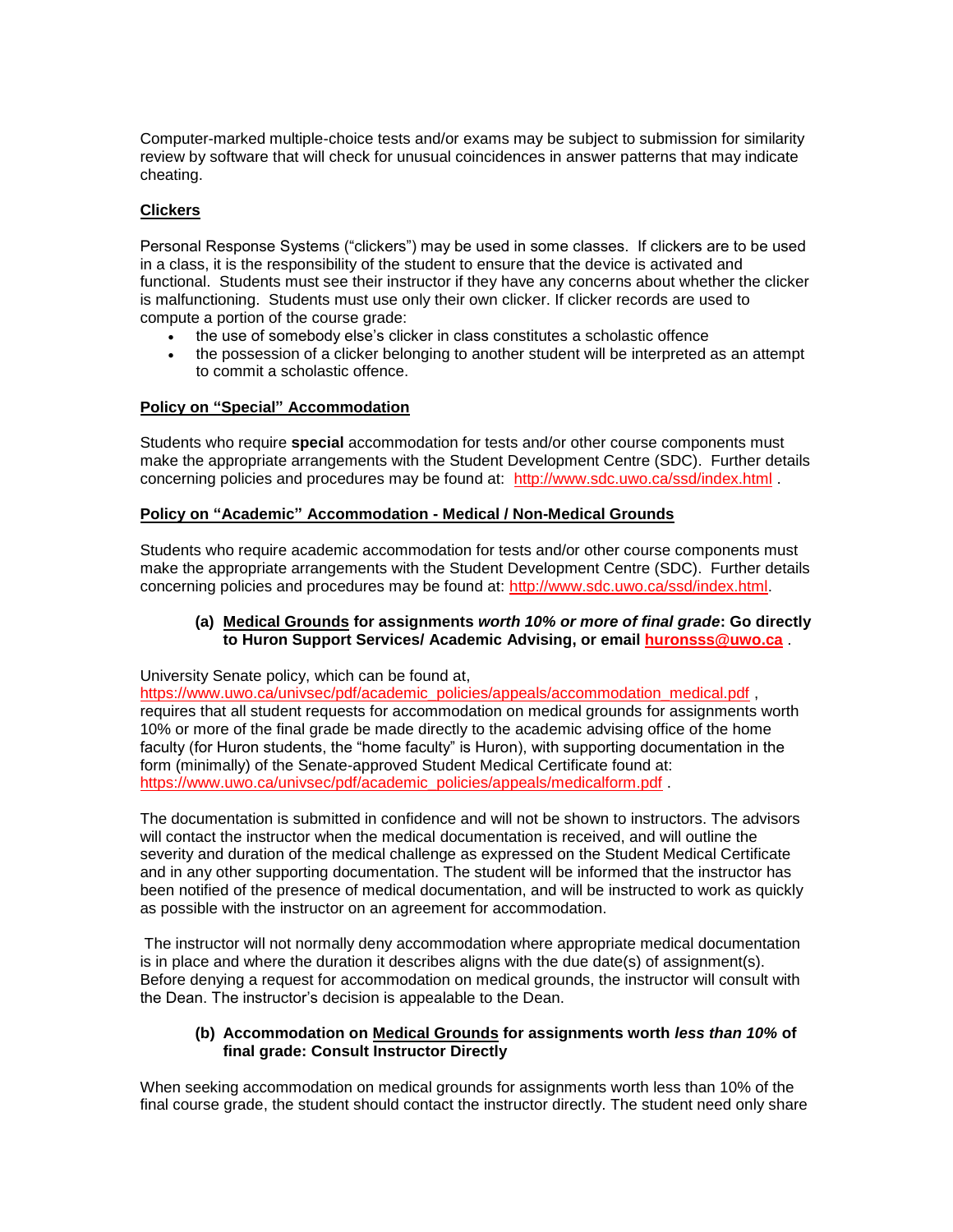broad outlines of the medical situation. The instructor **may** require the student to submit documentation to the academic advisors, in which case she or he will advise the student and inform the academic advisors to expect documentation. The instructor may not collect medical documentation. The advisors will contact the instructor when the medical documentation is received, and will outline the severity and duration of the medical challenge as expressed on the Student Medical Certificate and in any other supporting documentation. The student will be informed that the instructor has been notified of the presence of medical documentation, and will be instructed to work as quickly as possible with the instructor on an agreement for accommodation.

The instructor will not normally deny accommodation where appropriate medical documentation is in place and where the duration it describes aligns with the due date(s) of assignment(s). Before denying a request for accommodation on medical grounds, the instructor will consult with the Dean. The instructor's decision is appealable to the Dean.

# **(c) Non-Medical Grounds: Consult your Instructor directly.**

Where the grounds for seeking accommodation are not medical, the student should contact the instructor directly. Late penalties may apply at the discretion of the instructor. Apart from the exception noted below, academic advisors will not be involved in the process of accommodation for non-medical reasons.

Where a student seeks accommodation on non-medical grounds where confidentiality is a concern, the student should approach an academic advisor with any documentation available. The advisors will contact the instructor after the student's request is received, and will outline the severity and duration of the challenge without breaching confidence. The student will be informed that the instructor has been notified that significant circumstances are affecting or have affected the student's ability to complete work, and the student will be instructed to work as quickly as possible with the instructor on an agreement for accommodation. Before denying a request for accommodation where documentation has been submitted to an academic advisor, the instructor will consult with the Dean. The instructor's decision is appealable to the Dean.

# **Requests for Academic Consideration Using the Self-Reported Absence Form**

The full Policy on Academic Consideration for student Absences – Undergraduate Students in First Entry Programs is available at:

[https://www.uwo.ca/univsec/pdf/academic\\_policies/appeals/Academic\\_Consideration\\_for\\_absenc](https://www.uwo.ca/univsec/pdf/academic_policies/appeals/Academic_Consideration_for_absences.pdf) [es.pdf](https://www.uwo.ca/univsec/pdf/academic_policies/appeals/Academic_Consideration_for_absences.pdf) .

Students who experience an unexpected illness or injury or an extenuating circumstance (48 hours or less) that is sufficiently severe to temporarily render them unable to meet academic requirements (e.g., attending lectures or labs, writing tests or midterm exams, completing and submitting assignments, participating in presentations) should self-declare using the online Self-Reported Absence portal. This option should be used in situations where the student expects to resume academic responsibilities within 48 hours or less.

The following conditions are in place for self-reporting of medical or extenuating circumstances:

**a**. students will be allowed **a maximum of two self-reported absences** between September and April and one self-reported absence between May and August;

**b**. any absences in excess of the number designated in clause a above, regardless of duration, will require students to present a **Student Medical Certificate (SMC**), signed by a licensed medical or mental health practitioner, detailing the duration and severity of illness, or appropriate documentation supporting extenuating circumstances to the Academic Counselling unit in their Faculty of registration no later than two business days